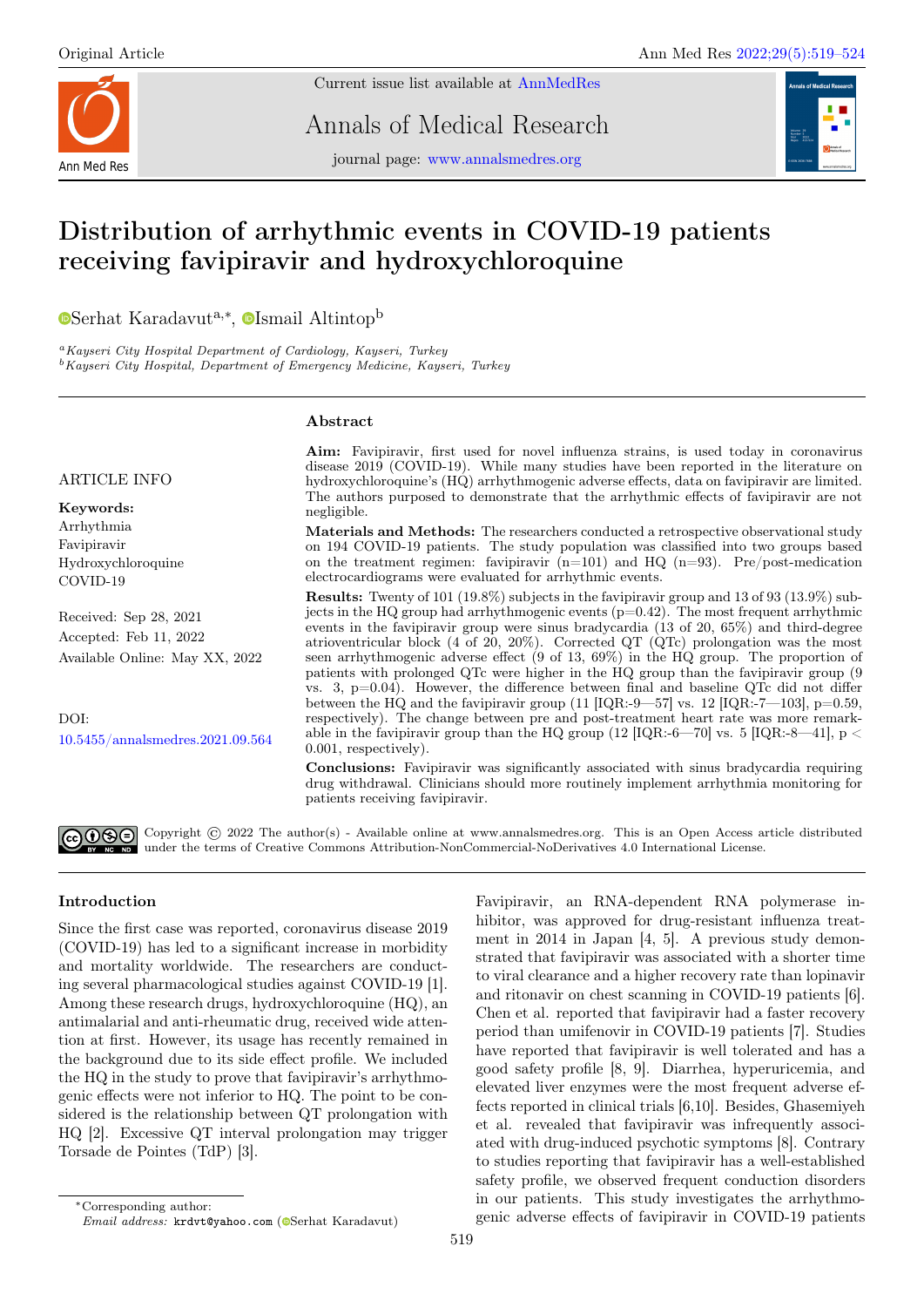by comparing it with HQ, the best-known culprit in this regard.

#### Materials and Methods

A total of 969 patients hospitalized between April 2020 and January 2021 were screened in this retrospective study. Two hundred ninety-three participants with polymerase chain reaction confirmed COVID-19 were divided into the favipiravir group  $(n=159)$  and the HQ group  $(n=135)$ . The exclusion criteria were: the presence of atrial fibrillation or conduction disorders (sinus bradycardia, AV blocks), previously prolonged QT, use of negative chronotropic and antiarrhythmic medication, development of electrolyte disturbance, myocarditis, or myocardial infarction during follow-up, impaired clinical situation (renal and hepatic dysfunction, invasive/noninvasive mechanical ventilation requirement, septic shock, acidosis). Finally, 101 participants in the favipiravir group and 93 in the HQ group were included in the study (Figure 1).

Healthcare system algorithms have been applied to the treatment of patients. HQ, azithromycin, and oseltamivir triple therapy were given to patients hospitalized until July 2, 2020. Afterward, algorithms switched to favipiravir and levofloxacin. The authors compared the arrhythmic adverse effects between the two groups. HQ group treatment regimens were; HQ 200 mg orally twice a day for five days, azithromycin 500 mg orally once daily for five days, and subcutaneous enoxaparin 1 mg/kg. Favipiravir group protocol was as follows; favipiravir 1600mg loading dose, 600mg twice daily for four days, levofloxacin 500 once a day for five days, and subcutaneous enoxaparin  $1 \text{ mg/kg}$ . Symptom-based medications such as ceftriaxone, paracetamol, pantoprazole, dexamethasone were given in both groups.

The patient data registry obtained demographic, clinical characteristics, laboratory data, medications, outcomes, and basal and predischarge electrocardiography (ECG). Electrolyte levels that could trigger arrhythmia, troponin, D-dimer, and C-reactive protein were examined in all participants. Inpatient medications and hemodynamic parameters such as heart rate, blood pressure, and oxygen saturation were reconsidered daily. The present study was approved by the local ethics committee (466) and the Ministry of Health Scientific Research Platform (2021-02- 15T01\_58\_28). Written and signed informed consent was obtained from the participants.

A standard 12-lead ECG (Cardiofax m, NIHON KOHDEN Corp. Tokyo, Japan) was performed at admission and discharge. Baseline and final ECGs of the participants were compared. The following data were analyzed in the admission and predischarge ECG or ECG during the arrhythmia; rhythm, heart rate (HR), QRS duration, PR and QT interval, extrasystole, and conduction disturbance. All parameters were manually measured from an ECG by the same cardiologist. The physician employed Lead-II to analyze rhythm, QRS duration, PR, and QT interval on ECG. If lead-II was not applicable, lead-I was assessed. Bazett formula was utilized to calculate the corrected QT (QTc) interval. The OTc prolongation was defined as  $> 440$  ms in males  $> 460$  ms in females.



Figure 1. Patient enrollment. Based on this, a total of 969 COVID-19 patients were evaluated for eligibility. Of those, 194 participants were included in the study and were divided into two groups, favipiravir  $(n=101)$  and HQ  $(n=93)$ . HQ, hydroxychloroquine; ECG, electrocardiography.



Figure 2. Depicts the post-treatment proportion of arrhythmic events of the two groups. HQ, hydroxychloroquine

The primary analysis was an evaluation of the arrhythmogenic adverse effects of the favipiravir and HQ groups. The Shapiro-Wilk test evaluated the normal distribution of variables. Continuous and categorical variables were given as mean±SD or median (IQR) and percentage. According to the data's distribution, the groups' variables were compared using the student t-test or Mann-Whitney U test and the chi-square test or Fisher's exact test. Paired samples t-test was applied to evaluate initial and final ECG measurements within groups. Statistical analyses were undertaken using the SPSS version 22.0 software package (IBM SPSS, New York, USA) and MedCalc version 15.8 statistical software (Ostend Belgium). The statistical significance threshold was adjusted as  $p < 0.05$ .

## Results

Of the 969 screened patients, adequate data, baseline, and final ECG were available in 194 patients for analy-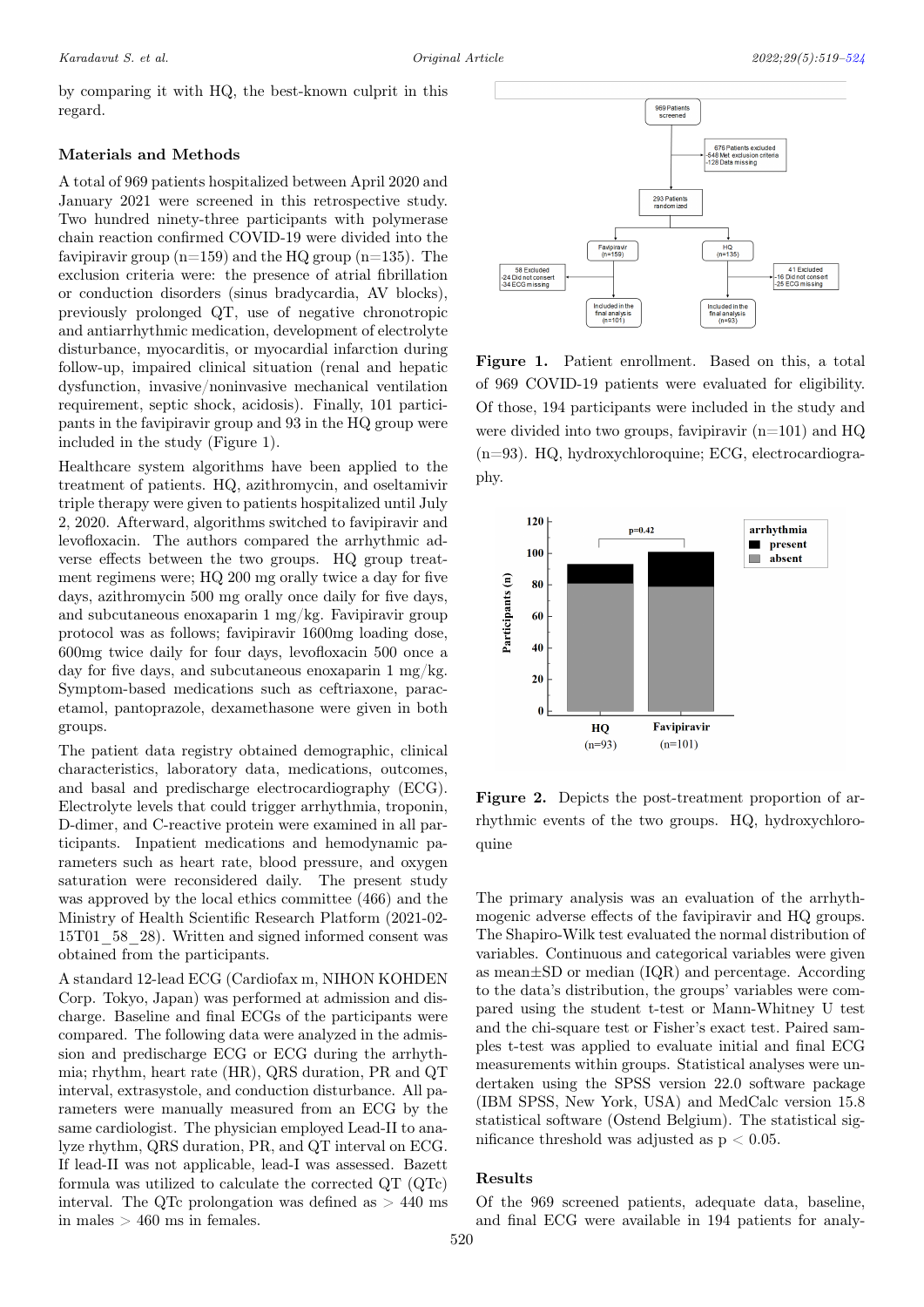|                           | Total<br>$n = 194$ | Favipiravir<br>$n(\%)=101(52.1)$ | HQ.<br>$n(\%)=93(47.9)$ | p-value*    |
|---------------------------|--------------------|----------------------------------|-------------------------|-------------|
| Age, year                 | $55.4 \pm 13.8$    | $59.0 \pm 13.2$                  | $51.5 \pm 13.4$         | ${}< 0.001$ |
| Sex                       |                    |                                  |                         |             |
| Male, n (%)               | 98(50.5)           | 52(51.5)                         | 46 (49.5)               | 0.77        |
| Female, n (%)             | 96 (49.5)          | 49 (48.5)                        | 47 (50.5)               | 0.77        |
| History, $n$ $(\%)$       |                    |                                  |                         |             |
| CAD.                      | 17(8.8)            | 13(12.9)                         | 4(4.3)                  | 0.03        |
| Hypertension              | 71 (36.6)          | 44 (43.6)                        | 27(29.0)                | 0.03        |
| Diabetes Mellitus         | 43(22.2)           | 26(25.7)                         | 17(18.3)                | 0.21        |
| Laboratory data           |                    |                                  |                         |             |
| Haemoglobin, g/dL         | $13.0 \pm 1.6$     | $13.4 \pm 1.7$                   | $13.1 \pm 1.5$          | 0.14        |
| WBC, $10^{\circ}+3/\mu L$ | $7.2 \pm 3.8$      | $6.4 \pm 2.9$                    | $8.0{\pm}4.4$           | 0.004       |
| Creatine, mg/dL           | $0.8 + 0.2$        | $0.8 + 0.2$                      | $0.7 + 0.1$             | 0.10        |
| ALT, mg/dL                | $21(5-155)$        | $22(5-155)$                      | $19(7-83)$              | 0.01        |
| Glucose, mg/dL            | $106(63-472)$      | $107(74-472)$                    | $105(63-411)$           | 0.14        |
| Na, mmol/L                | $130.0 \pm 3.7$    | $138.0 \pm 3.8$                  | $140.0 \pm 3.3$         | ${}< 0.001$ |
| K, mmol/L                 | $4.2 \pm 0.4$      | $4.2 \pm 0.4$                    | $4.2 \pm 0.3$           | 0.90        |
| Ca, mg/dL                 | $8.6 \pm 0.5$      | $8.5 \pm 0.5$                    | $8.8 \pm 0.4$           | ${}< 0.001$ |
| Troponin I, pg/mL         | $3.9(0-133)$       | $3.3(0-133)$                     | $6.4(0-57)$             | 0.003       |
| D-dimer, ng/mL            | 379 (50-26100)     | 269 (50-8076)                    | 461 (74-26100)          | ${}< 0.001$ |
| CRP, mg/dL                | $17(1-231)$        | $31(1-231)$                      | $7.5(2-104)$            | ${}< 0.001$ |
| Discharge duration, day   | $6.5 \pm 2.7$      | $6.0 \pm 2.4$                    | $7.0 + 3.0$             | 0.01        |

## Table 1. Clinical characteristics of the study population grouped according to treatment

HQ: hydroxychloroquine; CAD: coronary artery disease; WBC: wight blood cell; ALT: alanine aminotransferase; Na: sodium; K: potassium; Ca: calcium; CRP: C-reactive protein.\*p-value is the comparison between favipiravir and HQ group. Values are presented as the mean ± SD, median (IQR), or  $n$  (%).

|  | Table 2. Electrocardiographic evaluation and arrhythmic events of the groups |  |  |
|--|------------------------------------------------------------------------------|--|--|
|  |                                                                              |  |  |

<span id="page-2-0"></span>

|                       | Total<br>$n = 194$ | Favipiravir<br>$n(\%) = 101(52.1)$ | HQ<br>$n(\%)=93(47.9)$ | p-value*    |
|-----------------------|--------------------|------------------------------------|------------------------|-------------|
| Baseline HR, bpm      | $89 + 12$          | $89 + 12$                          | 90±11                  | 0.64        |
| Baseline PR, ms       | $151 \pm 15$       | $151 \pm 14$                       | $150 \pm 15$           | 0.63        |
| Baseline QTc, ms      | $402 \pm 20$       | $400 \pm 21$                       | $404 \pm 20$           | 0.14        |
| Final HR, bpm         | $78 + 14$          | $73 \pm 16$                        | $82 \pm 12$            | ${}< 0.001$ |
| Final PR, ms          | $161 \pm 20$       | $162 + 19$                         | $159 + 20$             | 0.21        |
| Final QTc, ms         | $417 \pm 27$       | $413 \pm 23$                       | $421 \pm 31$           | 0.04        |
| $\Delta$ HR, bpm      | $8(-8-70)$         | $12(-6-70)$                        | $5(-8-41)$             | ${}< 0.001$ |
| $\Delta$ PR, ms       | $8(-11-77)$        | $9(-11-77)$                        | $7(-8-50)$             | 0.08        |
| $\Delta$ QTc, ms      | $12(-9-103)$       | $11(-9-57)$                        | $12(-7-103)$           | 0.59        |
| Arrhythmias, n (%)    | 32(16.4)           | 20(19.8)                           | 13(13.9)               | 0.42        |
| Sinus bradycardia     | 16(8.2)            | 13(12.9)                           | 3(3.2)                 | 0.01        |
| First-degree AV block | 3(1.5)             | 1(1)                               | 2(2.2)                 |             |
| Third-degree AV block | 5(2.6)             | 4(4)                               | 1(1.1)                 |             |
| Nonsustained VT       | 2(1)               | 0(0)                               | 2(2)                   |             |
| QTc prolongation      | 12(6.2)            | 3(3)                               | 9(9.7)                 | 0.04        |

HQ: hydroxychloroquine; HR: heart rate; bpm: beat per minute; ms: milliseconds; PR: PR interval on the electrocardiogram; QTc: corrected QT interval on the electrocardiogram; ∆HR: baseline-final HR; ∆PR: final-baseline PR; ∆QTc: Final-Baseline QTc; AV: atrioventricular; VT: ventricular tachycardia.\*p-value is the comparison between favipiravir and hydroxychloroquine group. Values are presented as the mean ± SD, median (IQR), or n (%).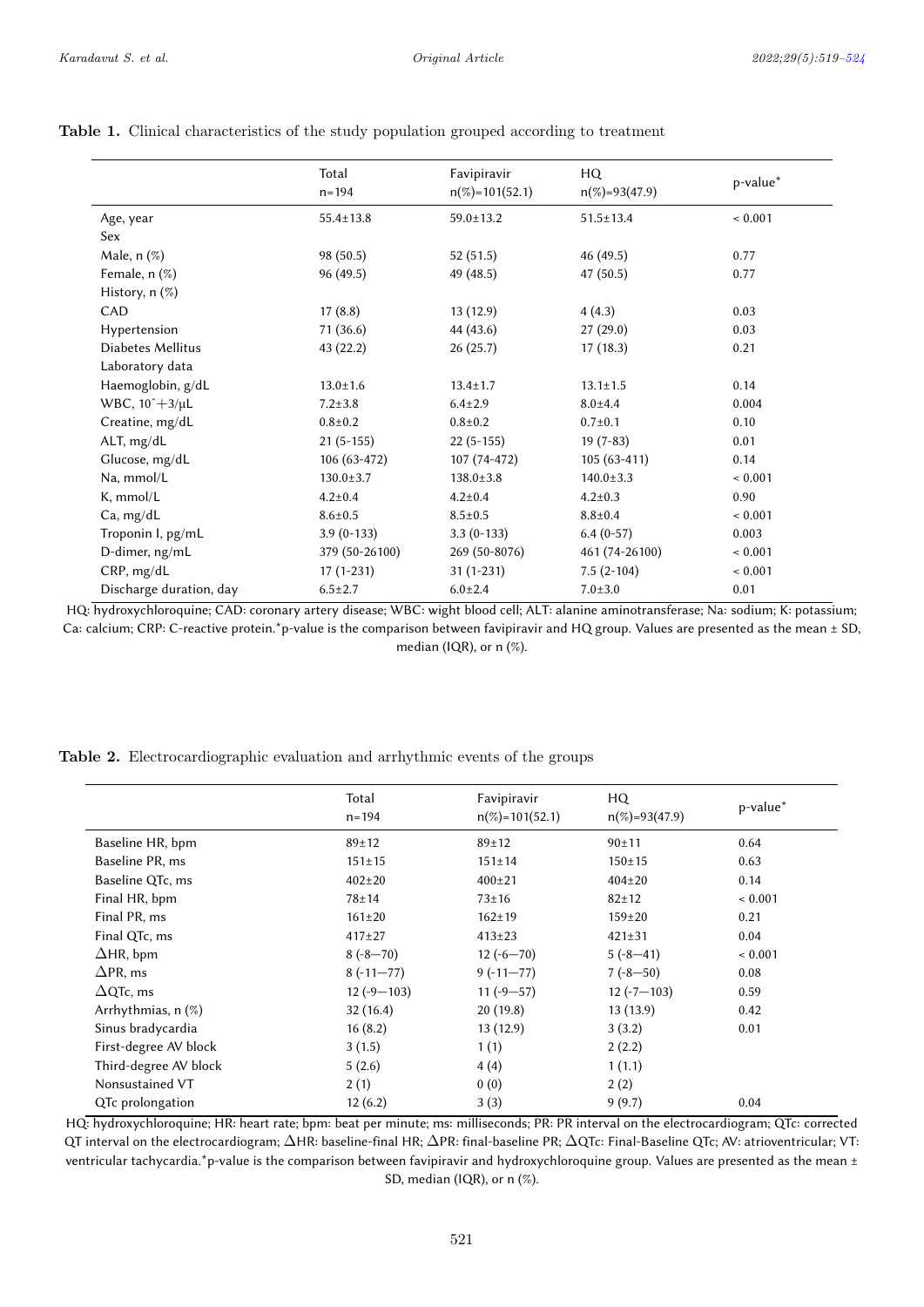

Figure 3. Pre/post-treatment HR interval changes in patients receiving favipiravir. HR, heart rate.



Figure 4. Pre/post-treatment HR interval changes in patients receiving HQ. HQ, hydroxychloroquin



Figure 5. The rates of the sinus bradycardia cases of the groups after treatment. HQ, hydroxychloroquine

sis, and this group constitutes the study population. Table 1 depicts the clinical characteristics and laboratory data of the participants. The entire group's mean age was 55.4±13.8. The male participants' proportion was slightly higher (50.5%). The favipiravir group was older than the HQ group  $(59.0 \pm 13.2 \text{ vs. } 51.5 \pm 13.4, \text{ p} < 0.001, \text{ respec-}$ tively). There was no significant difference in the gender distribution of the two groups  $(p=0.77)$ . History of coronary artery disease and hypertension were more frequent in the favipiravir group than in the HQ group (13 [12.9%] vs 4 [4.3%], p=0.03; 44 [43.6%] vs 27 [29.0%], p=0.03, respectively). The diabetes mellitus rates of the two groups were similar (26 [25.7%] vs. 17 [18.3%], p=0.21). The HQ group's white blood cell count was significantly higher than in the favipiravir group  $(8.0 \pm 4.4 \text{ vs. } 6.4 \pm 2.9, \text{ p} = 0.004, \text{ re-}$ spectively). A significantly higher level of alanine aminotransferase was found in the favipiravir group as compared to the HQ group  $(22 \text{ [IQR:5-155]vs. } 19 \text{ [IQR:7-83], } p=$ 0.01.) Sodium and calcium levels were significantly higher in the HQ group than the favipiravir group  $(140.0\pm3.3 \text{ vs.})$ 138.0 $\pm$ 3.8, p < 0.001; 8.8 $\pm$ 0.4 vs. 8.5 $\pm$ 0.5, p < 0.001, respectively). The value of troponin and D-dimer in the HQ group was significantly higher than those in the favipiravir group  $(6.4 \text{ [IQR: 0-57] vs } 3.3 \text{ [IQR:0-133], p=0.003; 461]}$ [IQR:74-26100] vs 269 [IQR:50-8076],  $p < 0.001$ , respectively). Conversely, C-reactive protein levels were significantly higher in the favipiravir group as compared to the HQ group (31 [IQR:1-231] vs. 7.5 [IQR:2-104], p < 0.001, respectively). The favipiravir group's hospitalization day was shorter than the HQ group  $(6.0\pm2.4 \text{ vs. } 7.0\pm3.0,$  $p=0.01$ , respectively). There was no significant difference in hemoglobin, creatinine, and potassium levels between the two groups.

Table 2 describes the ECG evaluation results. The primary outcome involving the arrhythmogenic adverse effects was non significantly higher in the favipiravir group as compared to the HQ group (20 [19.8%] vs. 13 [13.9%], p=0.42, respectively) (Figure 2). The patients' baseline HR, PR, and QTc intervals were  $89\pm12$  bpm,  $151\pm15$  ms, and 402±20 ms, respectively. No significant difference was found in the baseline HR, PR, and QTc interval among the groups ( $p=0.64$ ;  $p=0.63$ ;  $p=0.14$ , respectively). The subjects' final HR, PR, and QTc intervals were  $78 \pm 14$  bpm,  $161 \pm 20$  ms,  $417 \pm 27$  ms, respectively. The predischarge HR was significantly lower in the favipiravir group than the HQ group  $(73\pm16 \text{ vs. } 82\pm12, p < 0.001, \text{ respectively}).$ The difference in the pretreatment and the post-treatment heart rate  $(\Delta HR)$  was significantly higher in the favipiravir group than the HQ group (12 [IQR:-6—70] vs. 5 [IQR:-8—41]],  $p < 0.001$ , respectively] (Figure 3-4). Also, patients with sinus bradycardia were significantly higher in the favipiravir group than in the HQ group (13 [12.9%] vs.  $3 \left[3.2\% \right]$ , p=0.01, respectively) (Figure 5). Favipiravir was terminated in five symptomatic sinus bradycardia patients in the favipiravir group. Subsequently, the subjects' heart rates were raised without intervention in the followup. Considering that patients with sinus bradycardia in the HQ group were asymptomatic, the treatment regimen was continued. No significance was found in the PR interval difference ( $\Delta PR$ ) among the groups (9 [IQR:-11—77] vs. 7  $[IQR:-8-50]$ ,  $p=0.08$ , respectively). The most ex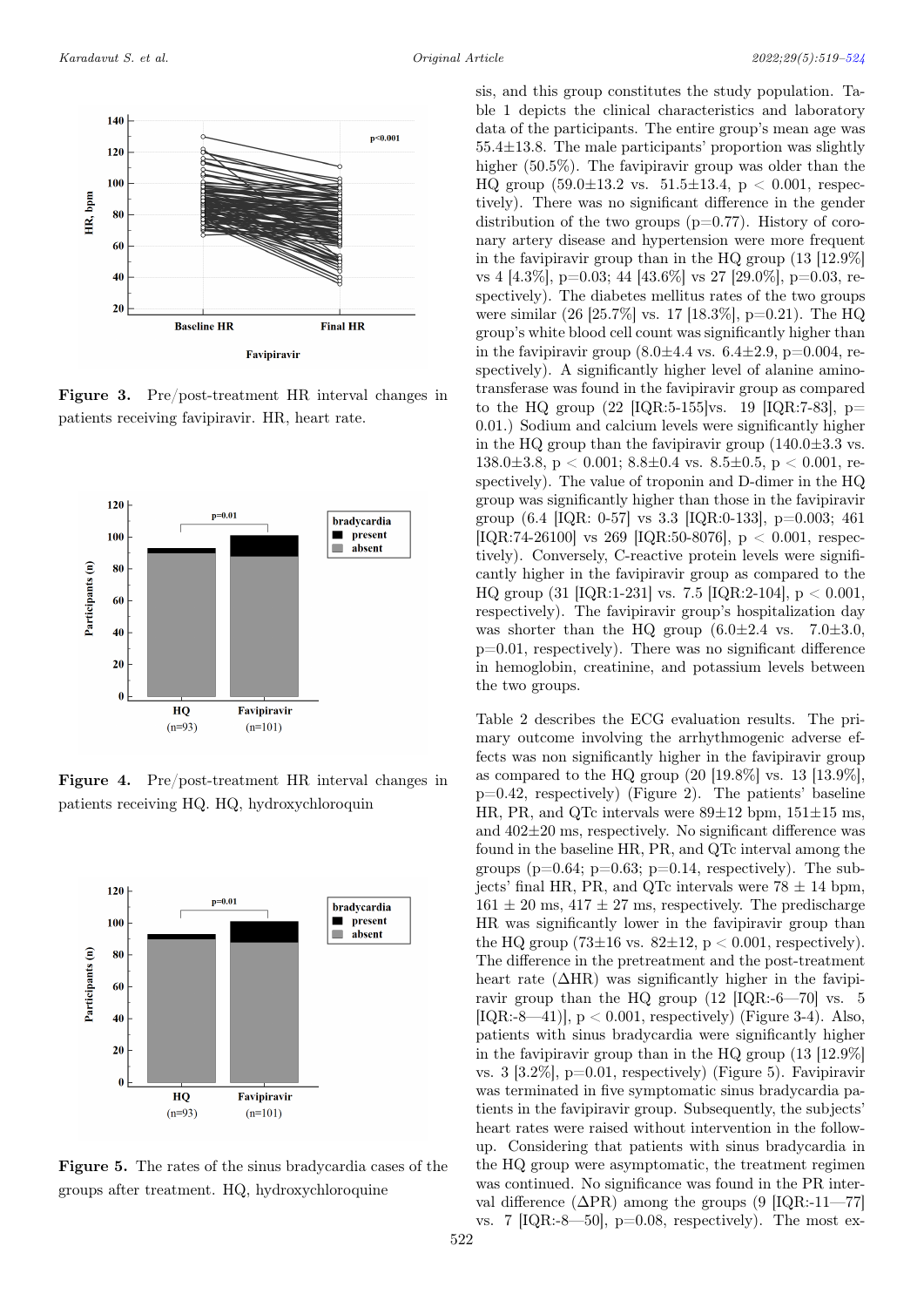tended PR interval was 240 ms, and treatment protocols were completed without intervention in this patient. The prolongation from baseline in QTc  $(\Delta \text{QTc})$  was similar between the groups  $(11 \text{ [IQR:-9—57] vs. } 12 \text{ [IQR:-7—103]},$ p=0.59, respectively). The number of patients with prolonged QTc was higher in the HQ group when compared with the favipiravir group ( 9 [9.7%] vs. 3 [3%], p=0.04. respectively). Four of the patients had a  $QTc > 500$  ms during the medication in the HQ group, and the most prolonged QTc interval was 534 ms. Of those, two patients' QTc interval shortened to < 500 ms after HQ withdrawal. The other twos' QTc regressed to  $< 500$  ms with both HQ and azithromycin discontinuation. The other subjects with extended QTc intervals completed the 5-day HQ cure without QTc prolongation  $> 500$  ms. In contrast, none of the participants had a  $\text{OTc} > 500$  ms in the favipiravir group. Furthermore, three patients had first-degree, and five had a third-degree atrioventricular (AV) block in the entire study (Table 2). A temporary pacemaker was implanted in whole patients with complete AV block. In one, the pacemaker was converted into a permanent one. Additionally, monomorphic non-sustained ventricular tachycardia that was not progressing in the follow-up was recorded in two patients in the HQ group. TdP induced by QT prolongation, atrial fibrillation, and arrhythmogenic death was not observed in the entire cohort.

#### Discussion

In this retrospective cohort study, the researchers compared the arrhythmogenic adverse effects of favipiravir and HQ in COVID-19 patients. The key findings of this cohort were [1] the favipiravir group's arrhythmic events were numerically superior to the HQ group; however, there was no statistically significant difference between them, [2] favipiravir revealed arrhythmic events, the majority of which were sinus bradycardia, [3] both favipiravir and HQ groups had an increase in the QTc interval; nevertheless, no significant difference occurred among the groups.

The arrhythmogenic adverse effects of HQ have been reported in several previous studies [11–13]. These studies remarkably emphasize QT prolongation and its consequence, TdP. Chorin et al. documented that QTc interval prolonged  $> 500$  ms in 23% of patients treated with HQ [11]. Furthermore, previous studies recommended that QT-prolonging agents not be used in individuals with a  $QTc > 500$  ms due to increased risk for TdP [14,15]. In this cohort, 4 of 93 (4.3%) HQs' patients had a QT prolongation  $> 500$  ms. Jankelson et al. stated that HQ lengthened QTc up to 35 ms on day 3, and the combination of azithromycin and HQ prolonged the QTc by an average of 5 ms in addition to HQ alone [3]. This study calculated a median of 12 ms of QTc prolongation between the terminal and initial ECG in the HQ group on day  $7\pm3$  (p  $<$ 0.001). A previous case reported a prolonged QT interval, resulting in TdP in lupus erythematosus patients treated with HQ [16]. Likewise, another research of 90 COVID-19 inpatients revealed that the QT prolongation incidence was 20%, and a case of TdP was recorded in a patient treated with HQ and azithromycin [2]. Other published rare arrhythmic events of HQ were as follows: nonsustained and sustained monomorphic ventricular tachycardia, atrial fibrillation, sinus bradycardia, first degree AV block, left bundle branch block, widened QRS complex, and sudden death [3, 12, 17]. The present study found that 9 of 93 (9.7%) patients treated with the HQ prolonged the QTc interval on day  $4.2 \pm 1.7$  of therapy. None of those induced TdP. The QTc prolongation was the HQ's most frequent arrhythmogenic adverse effect in this study, consistent with previous studies. We also discovered sinus bradycardia  $(n=3)$ , first-degree AV block  $(n=1)$ , thirddegree AV block  $(n=1)$  and nonsustained monomorphic ventricular tachycardia (n=2) in the HQ group.

Contrary to the findings of previously published research of favipiravir [6,18], we found a high rate of arrhythmic events in the subjects treated with favipiravir. Twenty patients (19.8%) prescribed favipiravir had an arrhythmogenic adverse effect. Arrhythmic events included thirteen patients (65%] with sinus bradycardia, four patients (20%] with complete AV block, three patients (15%] with prolonged QTc, and one patient (5%] with first-degree AV block in the favipiravir group. A recent study computed that favipiravir yielded high-risk parameters regarding QT prolongation [19]. Chinello et al. reported that an Ebola virus-infected patients' QT interval had prolonged 98 ms on day seven of favipiravir therapy [20]. In this cohort, 3 of 101(3%) had a QT prolongation among the patients with the favipiravir-treated. Additionally, the QTc interval of patients treated with favipiravir increased by a median of 11 ms ( $p < 0.001$ ) on day 6. Since the patients' QTc interval treated with favipiravir did not exceed 500 ms, the treatment protocol continued.

A review conducted with 93 favipiravir patients reported that sinus tachycardia  $(9\%)$ , QT prolongation  $(5\%)$ , and bradycardia (3%) were the most frequent arrhythmic events. Naksuk et al. reviewed that favipiravir was associated with QT prolongation but was safe for conduction disturbances. In this study, the researchers documented sinus bradycardia as the most observed arrhythmogenic adverse effect in the favipiravir group. We found a median of 12 and 5 bpm  $(p < 0.001)$  decreases in post-treatment HR in the favipiravir and HQ groups. Five of the favipiravir patients with sinus bradycardia were symptomatic. An improvement in the heart rate was observed two or three days after the favipiravir withdrawal in these subjects.

Another notable finding indicated that a complete AV block was developed in the four patients using favipiravir. The entirety of these patients had required a temporary pacemaker; consequently, a permanent pacemaker was implanted in one of these. We also found that the favipiravir group's PR interval extended more than the HQ group's, although it was not statistically significant ( $p=0.08$ ). However, they did not develop PR prolongation to the degree that led to drug withdrawal.

According to these findings, the inquiry arises about whether the arrhythmic events are only due to favipiravir and HQ. Tsikouris et al. reported that a 7-day levofloxacin course did not prolong QT interval [21]. In a controlled clinical trial, moxifloxacin patients had a significant QT prolongation than levofloxacin patients (17.8 vs. 3.5,  $p <$ 0.001, respectively) [22]. Therefore, the role of levofloxacin in QT prolongation is weak or uncertain. A prospective